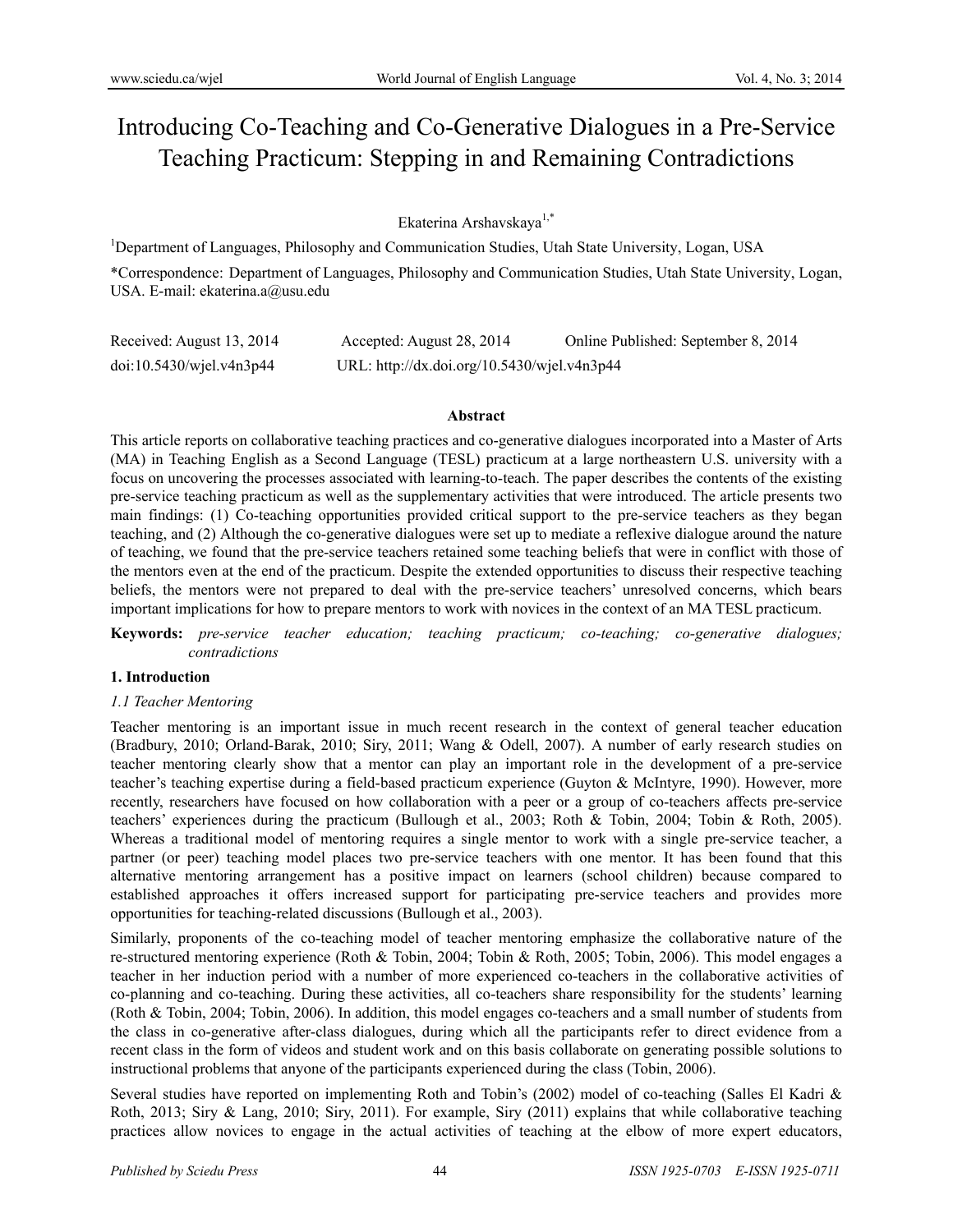co-generative dialogues facilitate the co-teachers' reflections on their shared experiences in the classroom and their deconstruction and planning of alternative instructional activities designed to maximize student learning in the future. Siry (2011) also found that by the end of the teaching practicum the novices were particularly appreciative of the support received from more than one teacher as they co-taught their lessons. Furthermore, Salles El Kadri and Roth (2013) demonstrate how engagement in the collaborative activities of teaching and co-generative dialoguing promote an EFL in-service teacher's development of a more caring relationship with her students and opening herself to the contributions made by her more experienced colleagues in relation to her teaching of English.

Following this line of research, the present study reports on a set of co-teaching activities and co-generative dialogues incorporated into an existing Master of Arts (MA) in Teaching English as a Second Language (TESL) pre-service teaching practicum at a large northeastern U.S. university. This article describes the contents of the re-structured practicum experience and shows how the collaborative teaching experiences served as a basis for reflective discussions and learning during the co-generative dialogues, while uncovering some of the beliefs held by the pre-service teachers that conflicted with those of their mentors even as the practicum came to an end. In so doing, the article draws implications for implementing collaborative approaches in a pre-service teaching practicum showing the complex character of this experience and the potential contradictions inherent in the social tasks related to teaching and mentoring. A unique contribution of this research to the field is that it depicts the practices of stepping in and reveals the contradictions associated with the processes of learning-to-teach in the context of the MA TESL teaching practicum, as these unfold in the participating mentors' classrooms and after-class discussions, discussing their implications for pre-service teachers' development of professional expertise and student learning.

# *1.2 A Collaborative Approach to the Pre-Service Teaching Practicum*

Among the persistent concerns that pre-service teachers report with regard to their experience during the pre-service teaching practicum is the perceived disconnect between their practicum experiences and their university coursework (Kagan, 1992). In fact, this disparity between theory and practice and the importance of bridging this gap have been widely discussed in the context of general teacher education (Korthagen, 2001). As for the mentors, it was found that they generally provide emotional support and attend to the technical needs of novice teachers rather than focus on issues related to teaching (Wang & Odell, 2002). It appears that this has to do with the mentors' inadequate preparation for mentoring and the limited time they generally have available to devote to this responsibility.

In order to improve both the mentors' and the pre-service teachers' experiences during the practicum, different approaches to teacher mentoring have been proposed. Among these, recently the co-teaching model proposed by Roth and Tobin (2002) has become increasingly popular. According to this approach, not only do teachers share lived experiences in the same classroom, but they are also able to co-reflect on their teaching practices during after-class co-generative dialogues (Roth & Tobin, 2002). The co-generative dialogues allow all the co-teachers to ground their discussions about teaching in concrete evidence from classroom teaching, and the more experienced teachers are able to help the novices broaden their understanding of teaching.

The present study takes a sociocultural perspective (Vygotsky, 1978) on teacher learning, arguing that teachers learn to teach by engaging in the concrete activities and contexts of teaching. Vygotsky (1978) insisted that humans learn through engaging in learning tasks, and he was especially aware of the role of symbolic mediation such as language as a mediating tool facilitating learners' appropriation of existing cultural knowledge. In all the principal teacher mentoring activities such as, for example, learning conversations with a mentor, symbolic mediational means such as language play a major role. Yet, the process of learning is not a straightforward process of appropriation of knowledge and skills from outside in. Vygotsky (1978) characterized the process of human development as uneven, complex, and dynamic. In other words, it is through the process of articulating and attempting to resolve perceived contradictions between our everyday and scientific conceptions of the world and between our beliefs and practices that development occurs (Roth & Tobin, 2002).

Overall, in the present study, we examine the ways in which both the co-teaching activities and the co-generative dialogues supported the pre-service teachers' efforts to develop a greater understanding of second language (L2) teaching during the re-structured version of the pre-service teacher practicum. Through the co-generative dialogues, which afforded all the participants opportunities to discuss their lived experiences in the shared classrooms, it was found that the pre-service teachers could not resolve some of their contradictory beliefs about teaching that were in conflict with those of their mentors even at the end of the practicum. The article examines the kinds of contradictions that emerged as a result of the collaborative activities of co-teaching and co-reflecting with the purpose of raising the mentors' awareness of both the difficulties that arise from such disagreements and the basis they offer for the development of novice teachers and more expert teachers alike. Based on the examination of the collaborative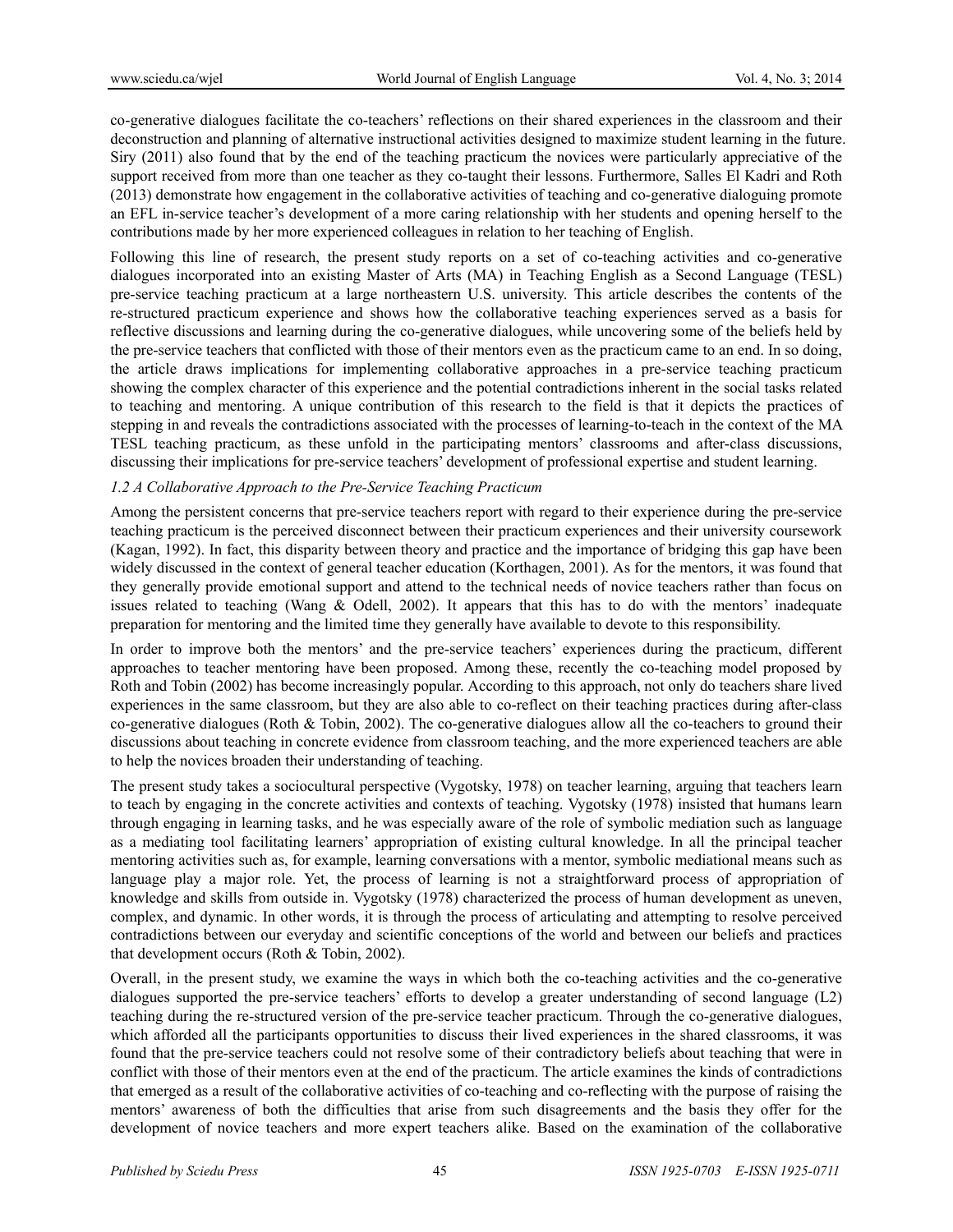teaching activities and dialogues, the paper considers the implications of involving both the mentors and the pre-service teachers in the activities of co-teaching and co-reflecting in the context of the MA TESL practicum.

## *1.3 Context of the Research*

It was decided to integrate collaborative strategies into the teaching practicum in order to attend to both the pre-service teachers' persistent concerns—i.e., the perceived disconnect between university coursework and the practicum experience—and to provide additional support to the mentors. The co-generative dialogues served as a space wherein the novices could connect their reflections on their teaching practices in the classroom with higher-order thinking about it. In addition, through this approach the pre-service teachers were able to participate in the shared activities of teaching at the elbow of more expert educators and to co-reflect on these experiences during the co-generative dialogues about teaching, whereas the mentors were provided with a set of ideas and resources designed to facilitate their own efforts to make the mentoring sessions more productive. The guidelines for the mentoring sessions were based on the recommendations outlined in recent studies on teacher mentoring (Easton, 2008; Jonson, 2008; Malderez & Bodóczky, 1999). A sample of the guidelines for one of the mentoring sessions is provided in Appendix 1.

The data for this study were drawn from a larger doctoral project, which took place within an existing MA TESL practicum at a large northeastern U.S. university (Author, 2013). There were eight participants: four pre-service teachers and four mentors. This article focuses on two of the four pairs and highlights the experiences of the two pre-service teachers, Amber and Sergey, and of their mentors, Samantha and Konstantin. One of the pre-service teachers (Sergey) had more than nineteen years of experience as an educator, whereas the other (Amber) was new to teaching. Similarly, one of the mentors (Samantha) had mentored more than twenty novice teachers before participating in the present study, whereas the other mentor (Konstantin) was fairly new to mentoring, i.e., he had previously served as a mentor to one mentee in the same MA TESL program. Additionally, the participants varied with regard to their respective language backgrounds: Samantha and Sergey were native-speaking ESL instructors, and Amber and Konstantin had learned English as their L2 in South Korea, their country of origin. The differences in the participants' educational and cultural backgrounds made it possible to capture the diverse character of learning-to-teach experiences during the teaching practicum.

Amber's teaching practicum took place in an intensive English program offering ESL classes to international students many of whom intend to attend a university in the U.S. The ESL courses are designed for students with various levels of English proficiency (from beginner to advanced) and aim to develop students' skills in speaking and listening, reading, writing, and grammar. As her teaching practicum placement, Amber was assigned to Samantha's ESL reading level-2 (intermediate) course. The goals of this course are to help students improve their abilities in academic reading comprehension and enrich their vocabulary. As for Sergey, he was assigned to observe and co-teach in Konstantin's ESL academic writing course at the same university. The ESL academic writing course is designed to teach international first-year undergraduate students common practices associated with academic writing, such as how to summarize an academic text, how to paraphrase and quote from sources, how to organize textual and other kinds of evidence, and others.

The pre-service teachers and their mentors co-planned and co-taught one ESL lesson, and the pre-service teachers each taught two more solo classes by themselves. Each of these lessons was followed by the mentors' and pre-service teachers' discussions during co-generative after-class dialogues. The key component of the practicum was that the participants had shared experiences in the same classrooms. This common experience allowed the participants to engage in a collaborative analysis of their experiences in the classroom during the co-generative dialogues. Their reflections focused not only on what had gone well in their classes, but also on how they could improve their performance in future classes. The reflections and dialogues also served another useful purpose: they revealed some differences with regard to how the mentors and pre-service teachers viewed some of the components of L2 teaching (i.e., new vocabulary instruction and grading of written student work)—differences that have important implications for how to structure practicum experiences for both mentors and pre-service teachers in the future and student learning.

# **2. Method**

Using grounded theory (Bogdan & Biklin, 1992; Glaser & Strauss, 1967), all the co-taught and individual teachers' lessons as well as their collaborative after-class dialogues were video recorded, digitized, and analyzed to identify the key phrases and sentences that represented the participants' emergent understandings of their experiences during the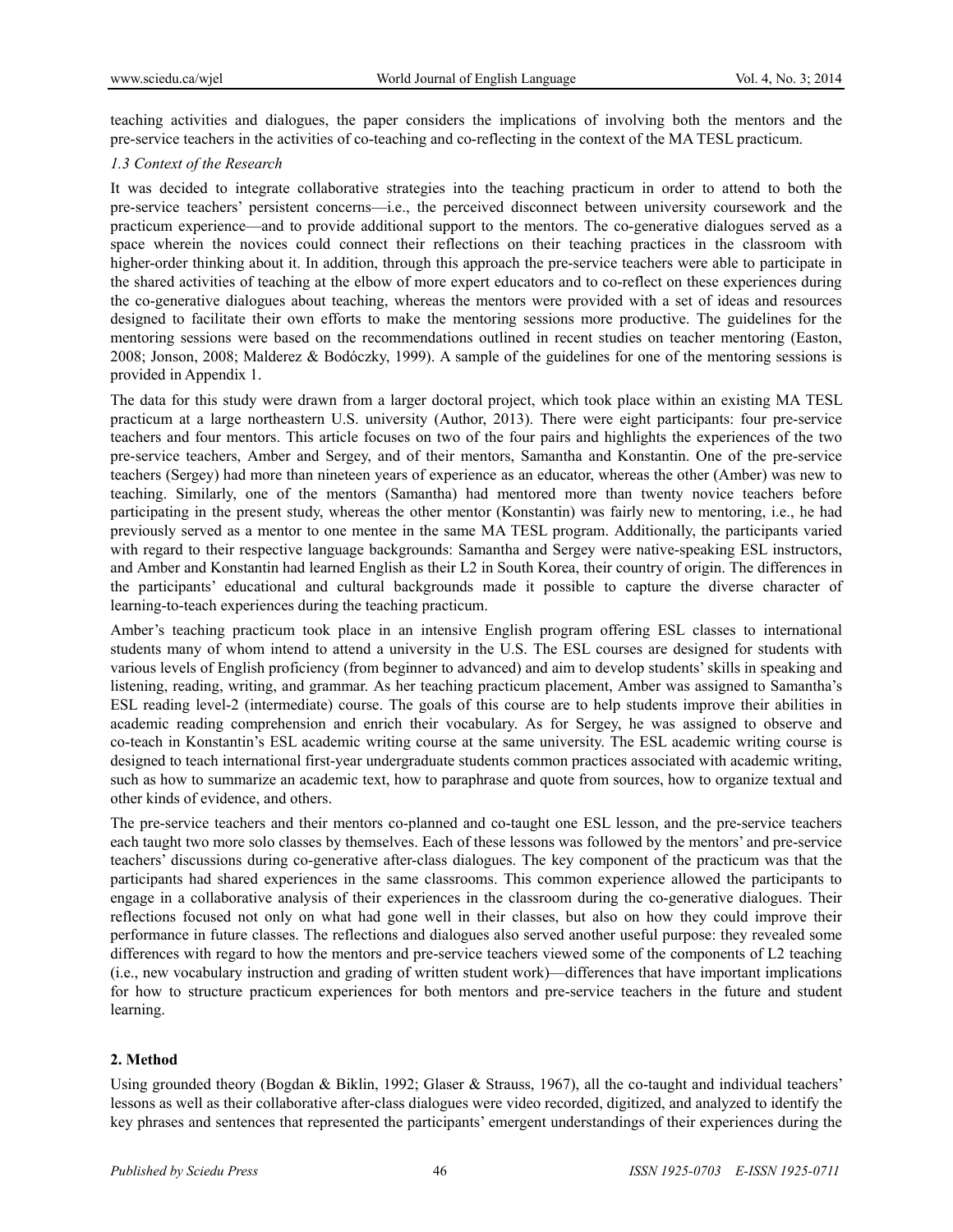practicum. The transcripts were coded based on recurring concepts, patterns, and categories. To confirm these categories, the researcher (also, the author) conducted face-to-face, semi-structured interviews with all the participants throughout the duration of the study. In particular, the researcher interviewed the participating mentors and pre-service teachers individually at the beginning and end of the teaching practicum experience and after each of the mentoring activities as a basis for accurately refining interpretations of the data. These interviews were audio-recorded and transcribed. The interviews thus served as a member check (Lincoln & Guba, 1985; Maxwell, 2004) and were integrated into the data analysis below. In addition, the researcher clarified her interpretation of the data in a series of email exchanges with the participants upon the completion of the research. Therefore, the data analysis reflects the collaborative, co-constructed interpretation of the collaborative activities of teaching and discussing teaching, which enhances the validity of the final analysis. Consequently, it was possible to identify the key segments representing the moments of co-teaching and the key excerpts that showed the contradictions inherent in the co-teaching activities as experienced by the participants making sense of their experiences in the classroom during the after-class dialogues.

In accordance with the premises of the grounded theory method (e.g., Charmaz, 1990), the analysis was also informed by previous research on pre-service teacher learning (Siry, 2011; Tobin, 2006). The researcher was particularly interested in the kinds of assistance that the mentors afforded to the mentees, the potential contradictions that either of the participating teachers experienced and the ways in which either of the participants attempted to attend to the conflictual beliefs. Yet, as in most investigations, the method chosen bears its limitations (Bryant & Charmaz, 2006). For example, with regard to both the researcher's own social and physical role in the study, she was a colleague of Konstantin's. During her doctoral studies, she had taught classes in the same ESL writing program as Konstantin was working in, although she did not share either the classes nor taught the students in the classes observed. Thus, she had a deeper understanding of Konstantin's and partly Sergey's situation than she did of either Amber's or Samantha's. It can be argued that it must have been impossible for her to remain non-judgmental and avoid imposing personal and societal expectations as she analyzed the participants' words and behaviors during the practicum. However, at the same time, the similarity between the researcher's and Konstantin's backgrounds only meant that she had a greater understanding of his experience and could, therefore, offer a more elaborate account of his and Sergey's experiences as compared to the respective experiences of the other mentor–pre-service teacher pair.

Through the process of coding the transcripts and conducting interviews, the following central research question emerged:

How do the collaborative teaching activities and the co-generative after-class dialogues mediate pre-service teacher learning?

## **3. Results**

As mentioned above, this study aims to trace the ways in which collaborative teaching activities and co-generative after-class dialogues mediated the process of the pre-service teachers' learning-to-teach. The main findings demonstrate the importance of providing shared experiences in the same classroom to the pre-service teachers and mentors during the practicum and the necessity of paying attention to the contradictions that the pre-service teachers may experience during the practicum due to differences between their views and those of their mentors in relation to teaching. The findings thus show: (1) the ways in which the mentors provided the pre-service teachers with critical emotional and professional support and (2) the ways in which the analysis of the participants' co-generative dialogues revealed the differences between the mentors' and pre-service teachers' views on some aspects of teaching, particularly with regard to vocabulary instruction and grading of written student work. The sub-sections below discuss the two main findings with reference to examples from the data.

## *3.1 Co-Teaching with Mentors Provided Support to the Pre-Service Teachers*

While previous research established the utility of the activities of co-teaching and co-reflecting in particular with regard to providing spaces to step in, affording both emotional and professional support to the novices, and promoting the opportunities to talk through the diverse perspectives on teaching (Roth & Tobin, 2002; Siry, 2011), the present study shows how in addition to stepping in, the mentors can go even further by making their mediation more explicit during, for example, a subsequent co-planning session. In addition, discussing the second mentor–mentee pair, the article demonstrates how the mentor (Konstantin) not only provided necessary professional support (modeled teacher talk for a certain instructional activity) to his mentee, but also prompted the teacher to show more empathy for the ESL students.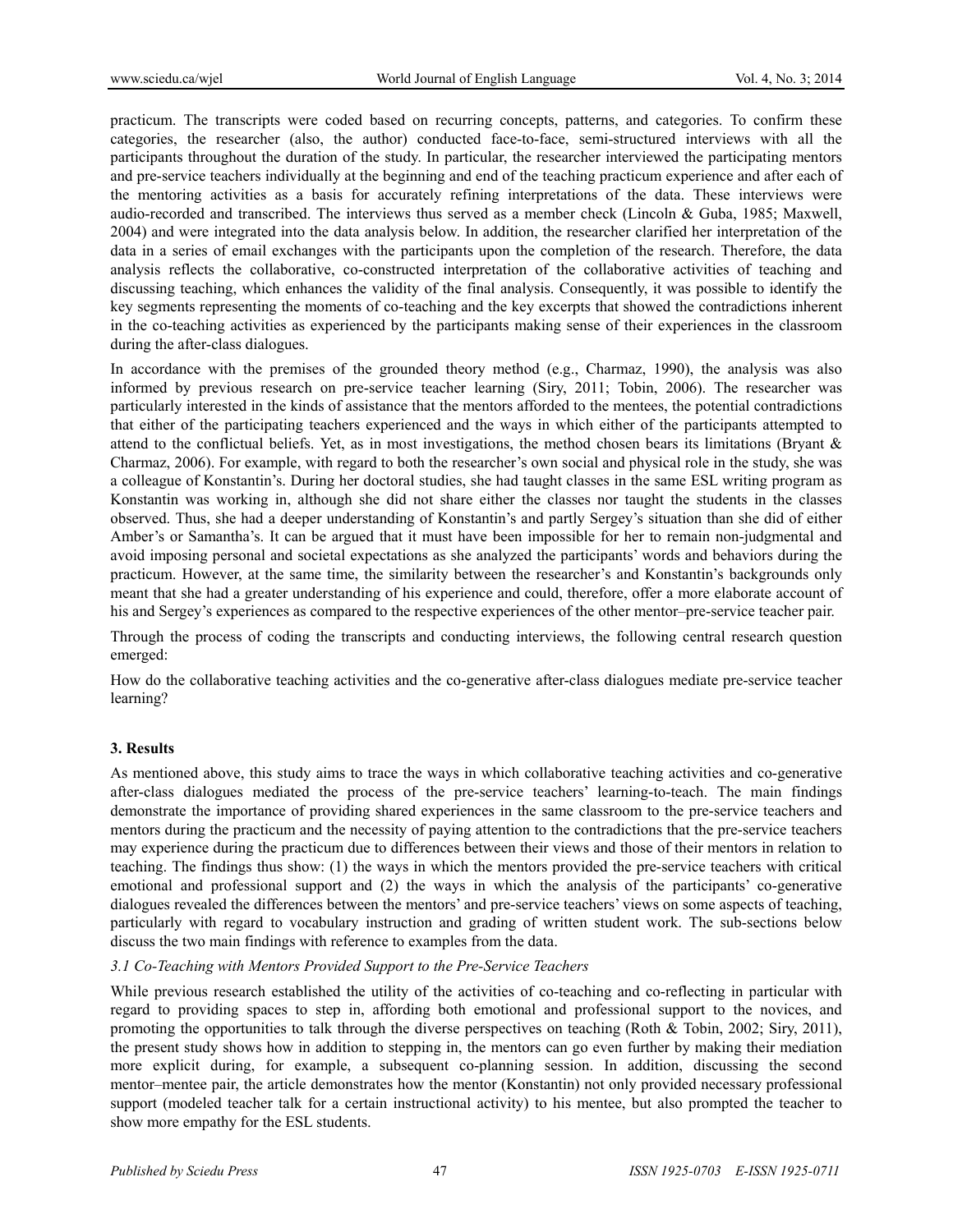In the context of the present study, the pre-service teachers and mentors collaboratively planned an ESL lesson, co-taught it, and then engaged in a collaborative discussion about it. Whereas the collaborative teaching allowed the mentors to step in and help the pre-service teachers on the spot (as they taught), the collaborative after-class dialogues allowed the mentors to predict the challenges that the pre-service teachers were likely to face in subsequent classes and provide necessary support. The following vignette features Amber, who led the vocabulary section of the co-taught ESL lesson and Samantha, her mentor, who was able to step in and help Amber proceed with her explanation as she experienced certain difficulties during the co-taught lesson.

As Amber taught her part of the co-taught lesson, she struggled to provide the students with an adequate explanation of a new word ("to yield"). Amber's difficulty with explaining the meaning of the word "to yield" can be particularly seen in turns 5 and 7, during which while speaking she glances at Samantha with the purpose of prompting the latter to contribute to her explanation of the word. Amber managed the difficulties by relying on the textbook examples together with Samantha's contribution to meet the goal of this section of the lesson.

1. Amber: "Yield"? Ah, let's see examples here [glances through the textbook]. Ah, okay. When I think of "yield," the first thing that comes to my mind is the traffic sign. Have you guys ever seen like a triangle-shaped, it says "yield"? …

- 2. Student 1: Yield on green?
- 3. Amber: Huh?
- 4. Student 1: Yield on green.

5. Amber: Yeah, kinda like "slow down." And then another word is [looks through the textbook], like as the example it provides ah- is something that you can, you know, get in return by producing, like, especially on the farm. … Or, ah- another example would be like- not example, but another definition would be like "give up something," if I am correct [looks at Samantha].

- 6. Student 2: Give up?
- 7. Amber: Give up or like give over something. That's what I can think of, ah- [looks at Samantha].
- 8. Samantha: And that's the traffic sign symbol.
- 9. Amber: Yeah.
- 10. Samantha: Because basically when you are yielding, you kinda are giving the right to somebody else to go.
- 11. Student 2: So, you first.
- 12. Samantha: Yeah. Right.
- 13. Amber: Yeah. Was it clear? [smiles] (Amber's 1st lesson, 3.47–5.01, February 20th 2012)

In the classroom transcript, we see that even though Amber explained both senses of the verb "to yield," her first explanation (turn 1), though correct, was completely unrelated to the definition given in the textbook, and it appears that this caused confusion on the part of the students.

One of the key elements of co-teaching is stepping in, i.e., this happens when a more experienced educator provides on-the-spot support to a novice teacher during a co-taught lesson (Roth & Tobin, 2002). Stepping in not only provides support to the pre-service teachers, but also maximizes the students' learning opportunities (Siry, 2011). In the episode above, as Amber struggled to explain the meaning of the verb "to yield" to the students, Samantha stepped in (turns 8 and 10) and clarified Amber's explanation, which contributed to the students' grasp of the word's meaning and provided Amber with a sense of security with regard to this part of the lesson. In addition, Samantha's contribution to Amber's explanation is noteworthy since Amber received this assistance as she taught the class. Novice teachers often rely on a limited repertoire of teaching strategies (Roth, 2002) and, therefore, Amber's experience of the way in which Samantha handled student confusion can potentially be helpful in her attending to similar classroom situations in the future. According to Roth and Tobin (2004), the 'value that comes from learning by doing, especially if others are able to co-teach and participate collaboratively' is of the utmost significance for the development of teaching expertise (p. 44).

As a mentor, Samantha also did show her responsiveness to Amber's emergent concerns as a novice non-native ESL teacher by shifting the nature of her mediation from an implicit to a more explicit level. For example, during their second co-planning session Samantha went through the new vocabulary items with Amber in preparation for the latter's second lesson. In addition, she explicitly pointed out a particular new vocabulary item (the word "liberty")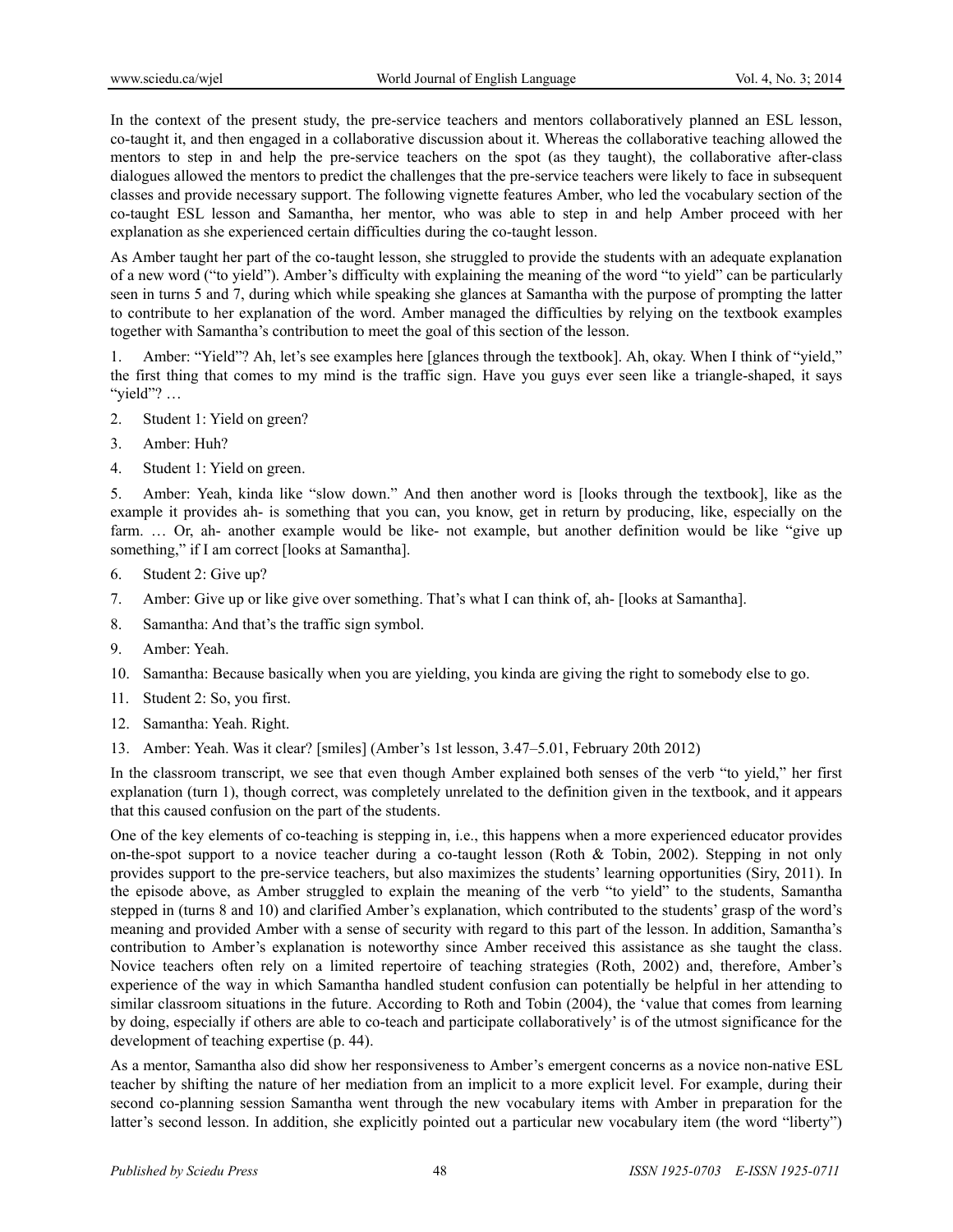that she thought might prove to be a source of difficulty for the students (turn 5) and modeled her own instructional talk to explain the meaning of this word to the students (turn 7).

- 1. Samantha: Any words that you think may be the ones that will come out?
- 2. Amber: Ah, "weave."
- 3. Samantha: Uh-hm. Yeah.
- 4. Amber: Maybe "boundary"?
- 5. Samantha: Uh-hm. Definitely [points to the word "liberty" in the textbook].
- 6. Amber: Yeah, "liberty."

7. Samantha: Yeah, "liberty" is gonna be like- that's a confusing one. I always bring up, for example, like the Statue of Liberty. What does it stand for? … Because that's just a really weird word [laughs]. It is not the one that is that commonly used. (2nd co-planning session, 24.29–25.13, February 21st 2012)

Samantha started the teaching practicum experience by giving Amber implicit directions regarding carrying out new vocabulary instruction. However, as the practicum unfolded, she re-calibrated (Lantolf & Thorne, 2006) her mediation in order to make it more explicit. Similarly, in Clarke's (2006) study of mentors' developing understandings of their work with pre-service teachers, over time the mentors developed a greater sense of responsibility for the pre-service teachers' learning. That is, the mentors realized that their feedback was not always explicit enough for the pre-service teachers to succeed in the classroom and made it more explicit for exactly this purpose. Furthermore, Nolan and Hoover (2007) point out that pre-service teachers represent a special case in teacher education because they typically require more feedback from their mentors than either teachers during their induction periods or in-service teachers do. Therefore, Samantha's realization that Amber required more explicit mediation is not surprising; however, Samantha's ability to re-calibrate (Lantolf & Thorne, 2006) her mediation in response to Amber's needs is noteworthy.

Apart from providing Amber with the necessary professional support, Samantha offered her emotional support, insisting that Amber had something unique to offer to these students. During the same co-planning session, Samantha shared the following: 'Because I don't think they even notice that [Amber's status as a non-native ESL instructor], because they always see you in the class as something positive to them because you can sympathize with them.' (2nd co-planning session, 23.15–30.15, February 21st 2012)

As the classroom transcript shows, during her second lesson, Amber was indeed able to imitate some of Samantha's instructional practices (in particular, with regard to the word "liberty"), which indicates that Samantha's more explicit mediation facilitated Amber's development of teaching expertise (turn 5).

- 1. Amber: What about "liberty"? [looks around the classroom]
- 2. Student 1: Freedom.

3. Amber: Freedom. Ah. But did you guys have trouble understanding the examples? … So, freedom from ahfreedom from what? So, the first example. It's talking about how Brazil became free from Portugal in the 19th century. … ah- the Statue of Liberty in New York. Have you guys all seen the statue?

4. Student 2: Have we seen the statue?

5. Amber: Yeah, a large copper statue of a woman holding a torch in New York harbor, I think. So, I think, it's freedom from any kind of obligation. (Amber's 2nd lesson, 10.32–12.20, February 22nd 2012)

Overall, through the co-teaching experience Amber was able to learn at the elbow of a more expert educator, as Samantha stepped in during the new vocabulary instruction. And, during a subsequent co-planning session, Samantha was also able to more explicitly prepare Amber for the new vocabulary instruction by going over the new vocabulary examples in the textbook with her.

As for the second mentor–pre-service teacher pair, we can also witness the mentor (Konstantin) providing crucial support to the pre-service teacher (Sergey) by, for example, predicting that the students will have difficulty apprehending a video related in British English. In order to help the pre-service teacher cope with this potential difficulty, he modeled his own instructional talk for teaching this part of the lesson.

Konstantin: I mean the British video may be difficult for them … because of the accent.… Well, I personally found it difficult to understand the previous one [the British video] but … at first the students may not understand what, you know, what they are talking about… Maybe just briefly explain the situation.… So, this is a kind of comedy… and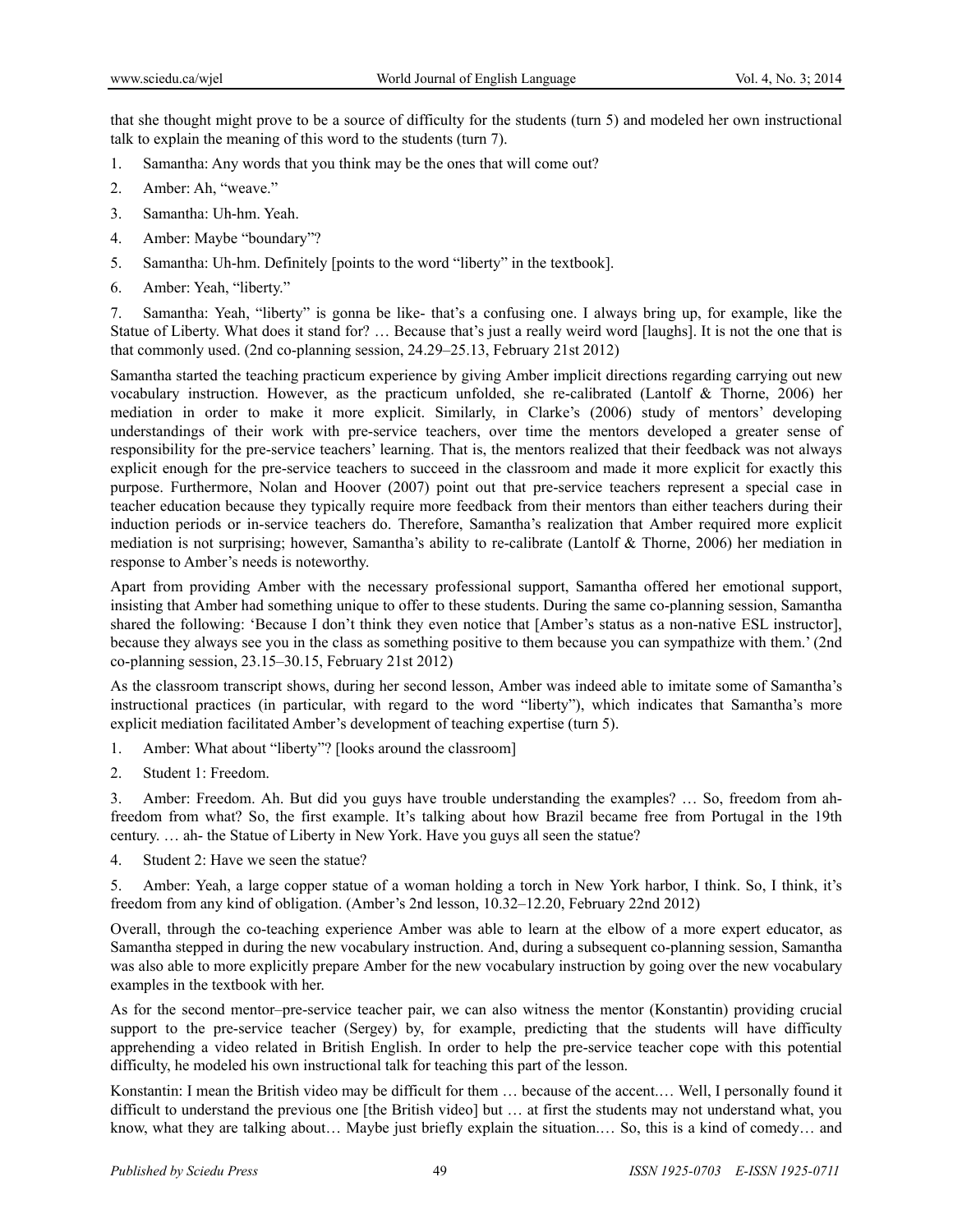the context is an argument clinic… you just briefly give them the content. 'So, there is gonna be this man, he is going somewhere to do something and then he will go into the room to buy an argument.' (3rd co-planning session, 14.50–18.00, March 14th 2012)

Importantly, Konstantin not only modeled his own instructional talk for this part of the lesson, but he also explained his rationale for introducing this kind of talk, i.e., the ESL students' proficiency level. Furthermore, given Konstantin's status as a non-native speaking ESL teacher, he prompted Sergey, a native ESL instructor, to show more empathy towards the students by drawing Sergey's attention to the potential student difficulties associated with comprehending a video related in British rather than American English. The classroom transcript shows that Sergey indeed incorporated Konstantin's suggestion by showing his empathy towards the students ('So it may be more difficult to understand…') and re-voicing his instructional talk.

Sergey: Okay, so let me tell you a little bit about that video. It is in British English. So, it may be more difficult to understand than American English. What it is ah- it is about a man going into an office, he wants to buy an argument. So, he goes to the receptionist. He is gonna go (to the wrong door) and then he will find the right one. And there are four parts, and what I want you to do is… (Sergey's Solo Lesson 2, 11.00–12.20, April 5th 2012)

To conclude, the vignettes above show how the opportunity to co-teach allowed the mentor (Samantha) to step in, whereas the co-generative dialogues allowed the same mentor to make her mediation more explicit. In the second pair, the mentor (Konstantin) predicted the difficulties that the students would experience with the British accent, prompted his mentee to show more empathy towards the students, and modeled the necessary instructional talk, which the mentee was able to subsequently imitate.

## *3.2 Uncovering the Contradictions*

Previous research suggests that co-teachers and their students can successfully negotiate their various approaches to teaching and learning (Roth & Tobin, 2002). And even though the researcher concedes with Siry (2011) who counters the conception that there exists one right way of teaching, the article argues that both mentors and pre-service teachers should be provided with opportunities to articulate and discuss their various perspectives on teaching. Yet, despite being provided with spaces to discuss teaching in both pairs the mentors could not always successfully handle the concerns raised by the pre-service teachers.

The transcript below demonstrates Amber's articulating her disagreement with the idea of teaching vocabulary from a required textbook containing a list of unrelated sentences with the new vocabulary items (turn 1), while Samantha seems to disregard Amber's remark (turns 2 and 4).

1. Amber: … I don't know. Vocabulary? I guess … it was sort of new to me …

because I never learned vocabulary explicitly, that way.

2. Samantha: Uh-hm.

3. Amber: I was just- keep trying to think of other ways you can teach vocabulary.... ah, the fact that the students, they are actually finding the evidence and they are actually doing- working on the transparencies, they are actually sharing them with the classmates-. I think that really prepares them. … I think that's a good practice-

4. Samantha: Yeah, they seem to do a good job with that-. (1st co-reflection session, 58.51-59.41, February 21st 2012)

In a subsequent post-session interview, Amber explained that teaching new vocabulary from a required textbook stood in opposition to her teaching beliefs.

Amber: I mean knowing that I have a textbook and then if I wanna show them a text, then I have to literally create ... because it's the opposite way, you start with these lexical items and you try to expand from them, which is very difficult. (Amber's clarification interview, April 20th 2012)

Furthermore, in a post-session interview (which followed their co-planning session for the first co-taught lesson), Amber admitted that she still did not feel confident with regard to her ability to carry out vocabulary instruction during the co-taught lesson. And, similarly to many other novice teachers, Amber doubted her ability to give a successful lesson (Ritchie et al., 2013).

Amber: … the only thing is that just students ask a lot of questions and I have to come up with like examples and very quickly and Samantha, of course, she gives a lot of good examples and that would be the only thing that I would be worried about, but I think I will be okay- . (Post-session interview, February 17th 2012)

Overall, even though the co-generative dialogues afforded opportunities for the participating teachers and mentors to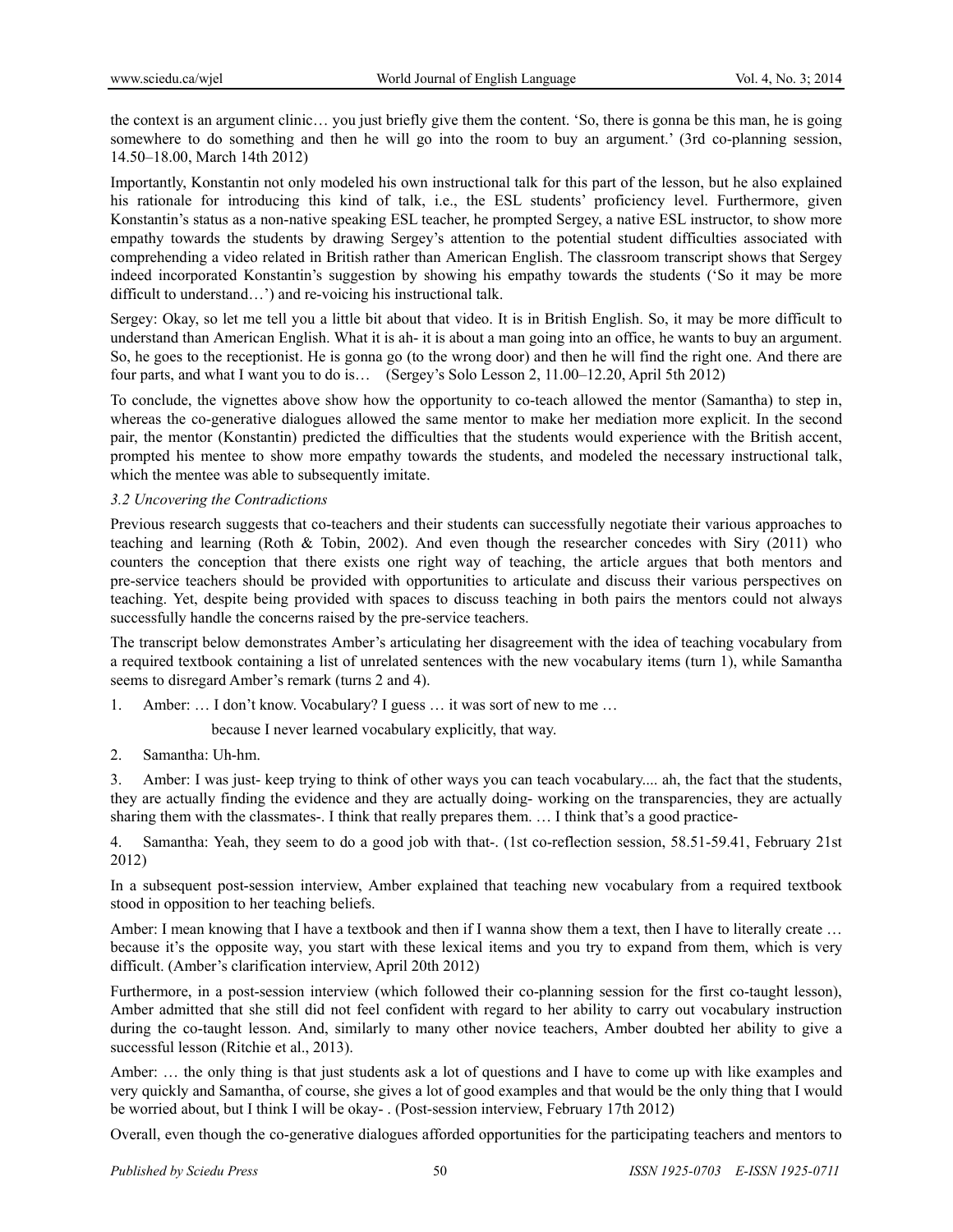discuss teaching to a certain extent, they allowed us to identify some of the pre-service teachers' beliefs that remained in conflict with those of their mentors even at the end of the teaching practicum. The excerpts from the co-generative dialogues of the second pair continue to illustrate exactly that.

In the excerpt below, we see how Konstantin by sharing his own experience on grading attempted to address Sergey's recurrent concern about grading ESL students' written work (turn 2).

Sergey [reads from the protocol]: How do you assess what the students have learned? Now, this is something that I've wondered about. And, I also wondered about grading. How do you grade them? Do you grade them based on what a native American speaker does or ah-?

2. Konstantin: … I basically follow the rubric I have in the syllabus. So, there are four or five main categories, so content, the ideas ah- content, organization … and so coherence and cohesion, that's another- and the last thing is form. So, grammar, punctuation, vocabulary, the formal aspect. So, I try to look at all of them.… (Orientation to the course session, 07.46–10.37, January 17th 2012)

In the transcript above, Sergey frames his question about grading in terms of how non-native students' written work compares to native English students' writing. However, Konstantin responds by saying that he 'basically follows the rubric.' Thus, Konstantin makes no attempt to directly address Sergey's question as to whether non-native students' writing should be evaluated based on native-speaker norms. This concern remained with Sergey throughout the practicum and seems to have been at the root of his inability to develop a clear sense of how to grade ESL students' essays fairly. In fact, Sergey had articulated this concern even during his pre-semester interview.

Sergey [repeats the researcher's question]: What should or do I consider when assessing L2 student work? ... I'm not sure about that. I wondered about that. If I'm teaching them an L2 writing class, do I hold them to native-speaker standards? Because I want them to learn ah- how to write as a native speaker would write. Or, do I base my grades on ah- the fact that they are in an L2 language? And so, do I give a higher grade to someone who ah- than I would give to a native speaker that presents the same quality of work? I don't quite know how to do the grading. (Sergey's pre-semester interview, January 12th 2012)

As the researcher asked Sergey to explain his position on grading the work of ESL students, Sergey explained that as the students would be evaluated by native-speaking English professors in their other courses he considered using the same criteria for grading the work of the students without reference to the ESL status as fair (turns 1 and 3).

1. Sergey: … Do I hand a paper back (to) who is best in the class? And if you go by 'best in the class' being an A, do I give that person an A or do I look at it from the standpoint of a native speaker and (I say that) 'this is really a C paper' and I give that grade? I don't- I don't understand that idea.

2. Researcher: I think this is a dilemma.… So, they [L2 students] are creating a hybrid, not really English, so it's a mix- …

3. Sergey: … but still I have a hard time there. … And, I think in order to succeed in an American university, or an American job, or ah- as an American professor, you do need to have a certain level of proficiency. (Sergey's pre-semester interview, January 12th 2012)

Overall, the data suggest that in part Sergey's lack of comfort with grading is related to his lack of understanding of how harshly he should evaluate ESL students' written work and how closely ESL students' writing should resemble native-speaker norms. Unfortunately, his mentor did not directly address these issues; it fell to the researchers to ask Sergey to consider the issues further. From a sociocultural theory perspective, internal contradictions represent a locus for development (Lantolf & Thorne, 2006; Roth & Tobin, 2002); however, Sergey did not receive sufficient support on this point.

As the practicum experience unfolded, Sergey again returned to his persistent concern over grading; however, his concern evolved such that he raised the issue of evaluating students' improvement as writers. In his reply, Konstantin shared his own previous professional experience related to grading (turn 2).

1. Sergey: Okay, I have another question. In your grading, do you look at the improvement they make during the course of the semester? ...

2. Konstantin: No. I am just adding up all the grades for all the assignments. That's what I do. It's hard to do because we have various assignments which are not necessarily connected.… Well, on that note, at the last instructors' meeting … so, one of the suggestions was ah-, 'Why don't we do it as a course project?' So, at the end of the semester, the students can produce a lengthy essay… So, if the syllabus is like this, then it would be easier for the teacher to see the improvement- . (Looking together at student work, 2.33–4.36, April 27th 2012)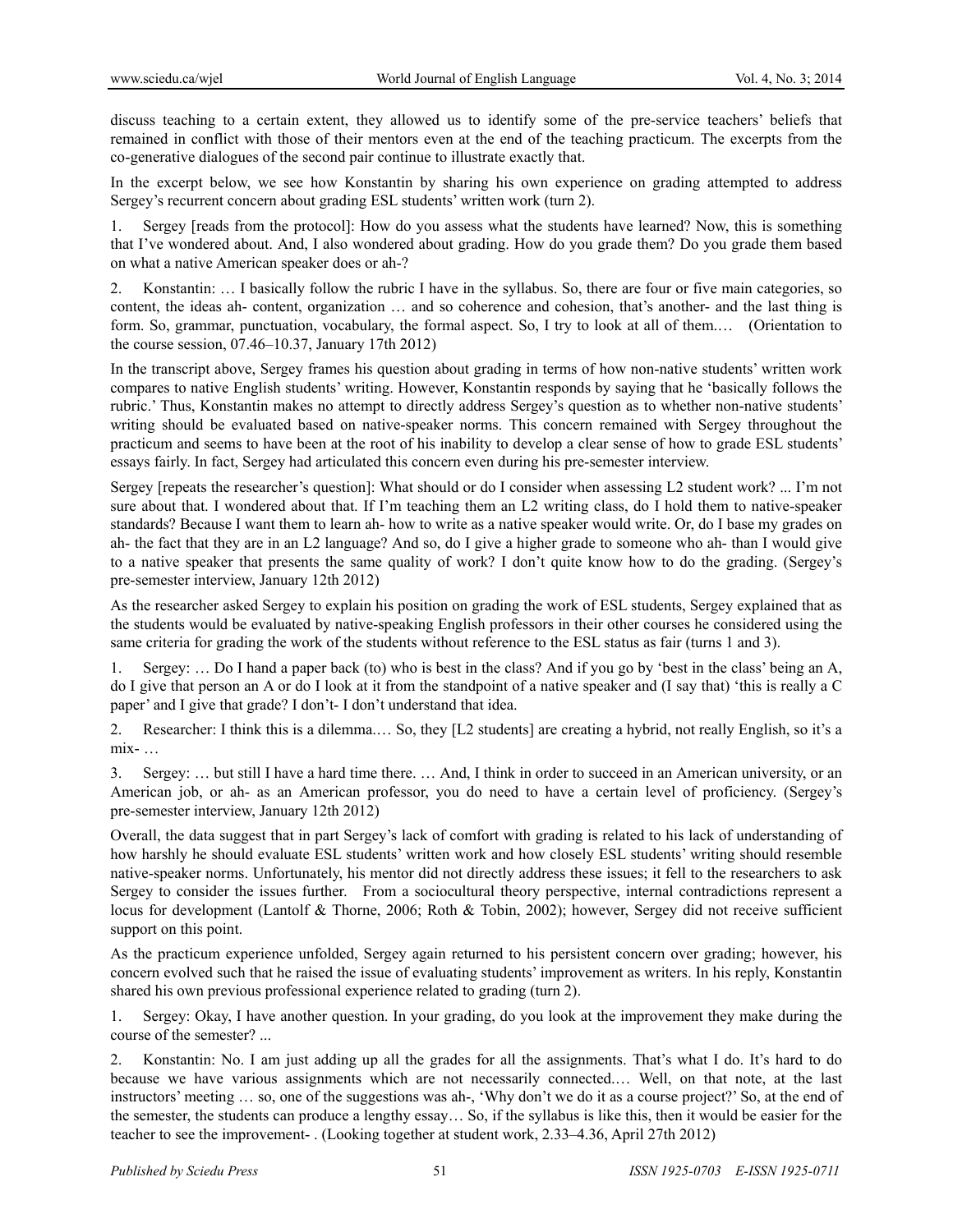The excerpt above clearly shows that Konstantin, too, feels that there are pedagogical problems associated with not reflecting improvements in writing in the grades the students receive. In fact, he mentions that this is also an issue for his fellow instructors. Thus, despite being provided with an additional mediational space (a separate session devoted to assessment), Konstantin was unable to fully address Sergey's pre-occupation due to his own inability to evaluate the extent of student improvement in the writing course they co-taught. However, as the session unfolded, Konstantin shared other similar experiences on this point (from his home country). Thus, even though Konstantin felt dissatisfied with not being able to evaluate the extent of student improvement in the ESL writing course, he still ventured to share a relevant experience he had previously, apparently pursuing the goal of helping Sergey resolve his concern (turn 2).

1. Sergey: … I am still confused.… I still don't know what exactly I would do.

2. Konstantin: … So, let me just tell you. This is one of the examples that I had when I was working at a teacher education center in South Korea, just before I got here … so, the students are basically the English teachers … and the assessment we used was an English test.… It was like pre-test and post-test.… So, the issue [the extent to which each had shown improvement] was brought up. But we cannot just look at the improvement only.… So, we kinda made a compromise. We averaged the two scores … and then we also calculated the improvement.… We kinda mixed them and produced the new score. (Looking together at student work, 12.33–21.20, April 27th 2012)

Yet, even by the end of the teaching practicum, Sergey stated that he was still 'up in the air' (in his own words) with regard to how to grade ESL students' essays. In addition, this dilemma was compounded because of Sergey's concern regarding how to evaluate student improvement.

Likewise, in the other pair (Samantha and Amber), even at the end of her practicum experience, Amber was not sure if Samantha's or her own way of teaching vocabulary was more beneficial for the students. Interestingly, Amber shifts her attention to wanting to know the students' rather than her mentor's view on which approach to vocabulary instruction was experienced as more beneficial.

Amber: So, I kinda wanted something that can be different, but effective at the same time.… Throughout the semester, well, I tried two different ways of teaching, one was going over the questions [Samantha's approach to vocabulary instruction] and the other one was like PowerPoint [Amber's approach to teaching vocabulary]. But I wish that I knew what they [the students] thought about- ... I wish I heard more from the students. (Amber's post-semester interview, April 27th 2012)

According to a sociocultural perspective, contradictions constitute an integral part of a developmental process, and it is through attempts to attend to and resolve these contradictions that development occurs (Lantolf & Thorne, 2006). At the same time, however, certain contradictions are inherent to the overall educational system and, therefore, may not always be easily resolved. For example, Roth and Tobin (2002) showed how the limited educational resources both in the homes and school context of an African-American urban community constrained opportunities for educational success, and an individual teacher's efforts (e.g., buying the necessary textbooks for one class) made very little difference for this group of students. Yet, it is important to uncover the potential contradictions and consider ways to address them.

Overall, the co-generative dialogues allowed both the mentors and the pre-service teachers to co-reflect on their shared experiences in the classroom. However, in both pairs, while the pre-service teachers externalized certain contradictory beliefs, i.e., some of their views on teaching differed from the respective views held by their mentors, these contradictory beliefs were not fully addressed by their mentors—at least not during the practicum experience, bearing important implications for pre-service teacher professional development during the practicum, mentor preparation, and student learning.

## **4. Discussion**

Teacher educators have long argued for the mentoring experience as a legitimate site for pre-service teachers' professional development and have argued that mentors should intervene in pre-service teachers' thinking about teaching (Feiman-Nemser, 1998; Freeman, 1990). Yet, a recent critical review of studies on teacher mentoring reveals that mentors tend not to regard mentoring as a professional development activity and mainly provide emotional and technical support related to teaching (Wang & Odell, 2002). In addition, due to the isolated nature of teaching, mentors often lack the skills necessary to observe and discuss teaching with others (Feiman-Nemser, 1996; Little, 1990). As for the pre-service teachers' learning, even though this has been the subject of considerable research, especially in the context of L2 teacher education (Golombek & Johnson, 2004; Johnson, 2009), issues relating to the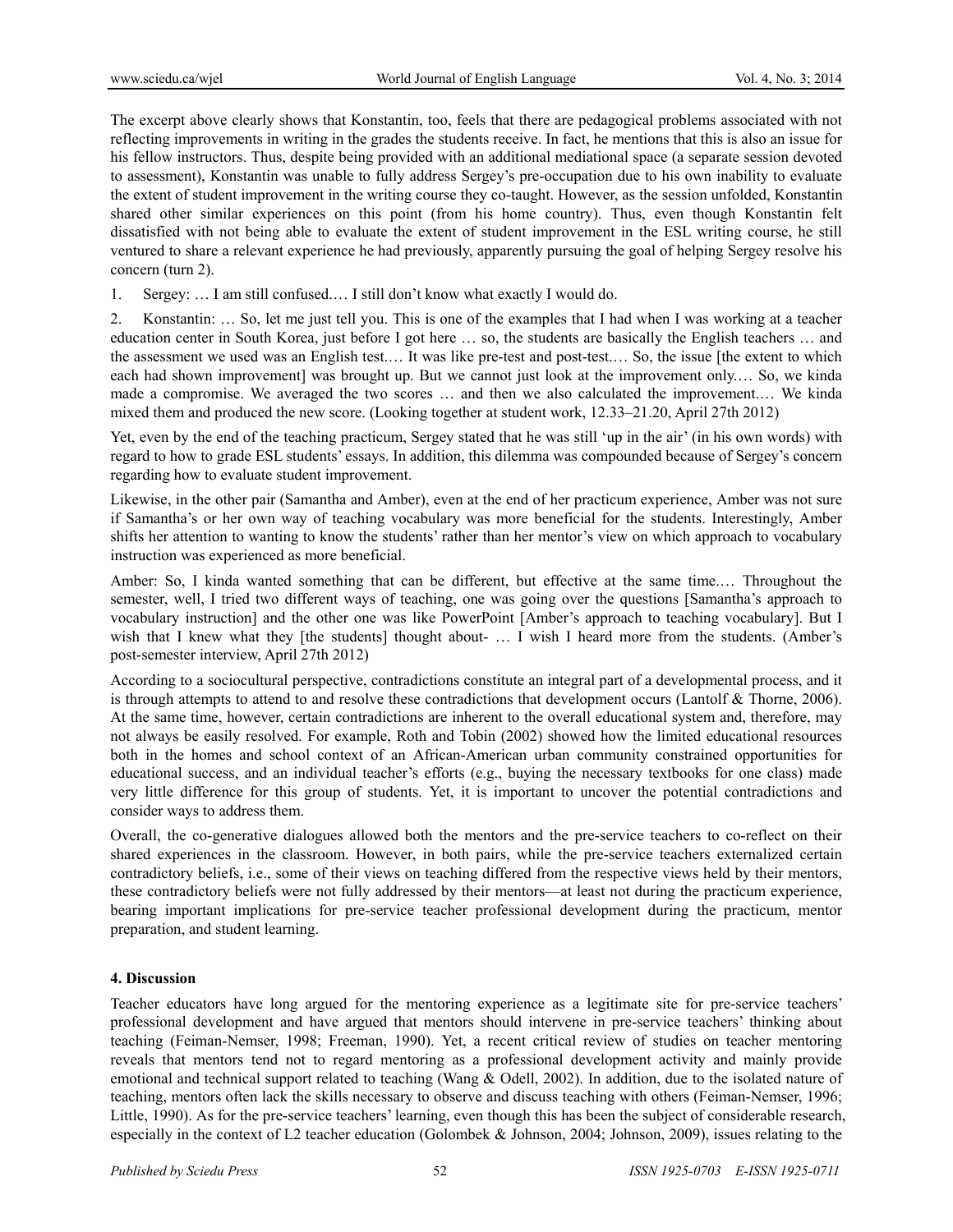impact of teacher mentoring on pre-service teachers' learning-to-teach, particularly with regard to pre-service teachers' engagement in mentoring sessions, have received little attention (Harvey, 2011).

In this context, it is necessary to understand how teacher mentoring is actually carried out and whether and to what extent the additional mediational tools (mentoring protocols) and spaces (mentoring sessions) can support pre-service teachers' development of professional expertise in L2 teaching and mentors' development of mentoring skills. Due to the mentoring sessions that were set up for the present study, it was possible to gain information about the processes through which pre-service teachers' learning actually unfolded. Thus, the present study provides a foundation based on which teacher educators can design better learning-to-teach experiences for L2 pre-service teachers.

The analysis of the co-teaching and co-reflecting experiences showed that while the co-teaching activities allowed the participating teachers to have shared experiences in the same classrooms and provided the novices with on-the-spot critical support, the co-generative dialogues further facilitated the mentors' efforts to provide the mentees with both critical emotional and professional support. Yet, the dialogues also revealed certain contradictory beliefs, which the pre-service teachers continued to hold even at the end of the teaching practicum.

Although each mentor–pre-service teacher pair followed its own unique professional development path, the following themes were present in the experiences of both the pairs during the practicum: the mentors' modeling of expert teacher thinking and the pre-service teachers' internal conflicts as areas for growth. Individually and collectively, these themes suggest ways to think about and conduct both meaningful professional development for language teachers and research related to L2 teacher learning.

# *4.1 Mentors' Modeling of Expert Teacher Thinking*

Learning to teach is a highly complex, non-linear, and individualized process (Johnson, 2009). Therefore, it is essential to tailor mentoring in order to take into account what a novice teacher already knows, any key information and skills she lacks, and her strengths and weaknesses. Likewise, in the present study the mentors were found to re-calibrate the extent and timing of their modeling of expert teacher thinking and their interventions. During the mentoring sessions, the mentors in both pairs modeled expert teacher thinking, and the mentoring protocols created spaces that facilitated this modeling. For example, Samantha adjusted her mediation over time from a more implicit to a more explicit level. In addition, Samantha modeled her own instructional talk, which Amber subsequently re-voiced as she taught on her own. Similarly, Sergey re-voiced Konstantin's instructional talk as he taught on his own.

Overall, from a sociocultural perspective, this re-voicing and imitation can be considered as constituting the first steps in the novices' development of professional expertise in L2 teaching.

## *4.2 Pre-Service Teachers' Internal Conflicts as Areas for Growth*

According to the proponents of sociocultural theory, teachers' internal conflicts represent areas for professional growth (Roth & Tobin, 2004). This is because a perceived contradiction between a teacher's beliefs and practices, i.e., emotional dissonance (Golombek & Johnson, 2004) can drive teachers to re-examine their current teaching beliefs and practices, search for alternative modes of engagement in the classroom, and finally embrace and implement alternative views and practices in their own teaching. However, in the context of the present study, it was found that the mentors did not always effectively address the pre-service teachers' inner conflicts. For example, in the case of Konstantin and Sergey, even toward the end of the practicum, Sergey was still struggling with the issue of defining fair grading, whereas Amber was still hesitant as to which method of vocabulary instruction was more beneficial for the students.

The reasons for the mentors' inability to effectively deal with the pre-service teachers' concerns varied: Konstantin had not completely resolved the issue related to evaluating the extent of student improvement in writing for himself, while Samantha did not see anything problematic in her own strategies for teaching vocabulary. Due to the mentors' inability to resolve the pre-service teachers' inner conflicts, it became evident that teaching experience in and of itself does not necessarily translate to pre-service teachers' becoming more expert teachers. In addition to their engagement in the actual activities of teaching, pre-service teachers need opportunities to fully articulate their teaching beliefs and understand the rationale behind teaching practices. In addition, both professional and emotional support provided by teacher educators (in this case, the mentors) is crucial in helping the novices articulate and attempt to resolve their emergent conflicts.

Perhaps, one of the solutions to, for example, Sergey's concern over grading and evaluating ESL students' work might be mainstreaming the ESL students with their native-speaking counterparts as already practiced in some of the U.S. schools, which allows the ESL students greater access to the samples of native-speaker writing as well as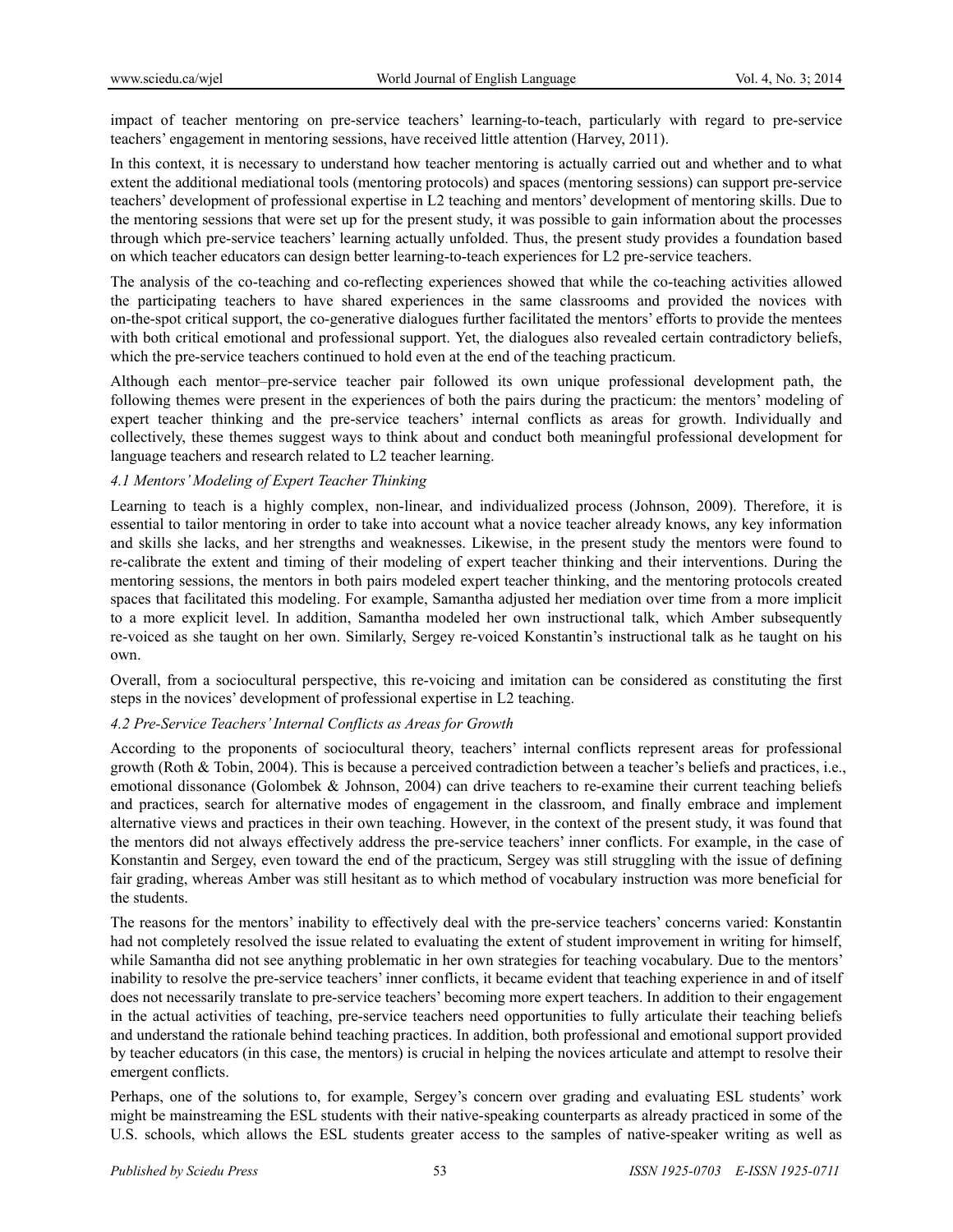greater interactional opportunities in English in the classroom (Honigsfeld & Dove, 2012).

#### **5. Conclusion and Implications for Teacher Education Theory, Research, and Practice**

As mentioned above, previous research has reported how pre-service teachers' inner conflicts can be resolved during co-generative dialogues with more expert others and with students (Roth  $\&$  Tobin, 2004). Recognizing the complexities associated with learning-to-teach and being a teacher, it is important to accept the existence of different perspectives on how teach, countering the idea that there is one right way to teach (Siry, 2011). In the present study, the mentoring sessions did not lead to the resolution of the pre-service teachers' conflicts. Yet, recognizing and attending to those unresolved concerns is important since they bear implications, for example, for how to prepare mentors to better work with novices. Consequently, it can be suggested that researchers in the field of teacher education and mentoring should pay more attention to the unresolved conflicts that novices have even as they complete their practicum experiences and attend to those concerns. Further, the various consequences of a teacher's decisions for student learning should be discussed among the co-teachers.

This observation is particularly important as it supports the importance of agency (Lantolf & Thorne, 2006) on the part of the pre-service teachers, who instead of simply replicating their mentors' practices prefer to draw on their own views on teaching and teaching-related issues. For example, in the context of the present study, the mentors and pre-service teachers disagreed on certain points with regard to the practice of teaching. In particular, in the present study, the mentors did not know how to recognize or deal with complex, socially situated tensions (i.e., regarding grading) or with philosophies of teaching (i.e., regarding vocabulary instruction) that conflicted with their own. Consequently, the mentors may need more than the resources provided in the present study to support them in working with novice teachers in ways that would lead to change rather than to mere transmission.

This finding has important implications for teacher educators. It is evident that the resources for the mentoring activities though useful aids to mentoring may not be sufficient as a support to the practice of mentoring. Attention, therefore, should be paid to how mentors conceptualize mentoring as well as to whether both the mentors and the pre-service teachers are provided with opportunities to articulate and negotiate their views on various aspects of teaching. Furthermore, as Salles El Kadri and Roth (2013) showed, oftentimes novices may exhibit resistance and negative reactions with regard to being exposed and encouraged to incorporate new approaches to teaching. However, overtime (i.e., within a two-year teacher development program), these negative attitudes can be replaced by more positive ones, e.g., by those of welcoming colleagues' suggestions in relation to one's teaching. Possibly, then, given a greater amount of time, both pre-service teachers could have developed a better understanding of the issues that were at the root of their emotional arousal (Amber, in particular) and unresolved contradictions.

To conclude, though many programs offer a pre-service teaching practicum, it is important to allow the novices to participate in co-planning, co-teaching, and co-reflecting activities at the elbow of more expert educators. In addition, the mentors need to receive additional support and fully attend to the pre-service teachers' unresolved contradictions. In addition to providing both the mentors and the teachers with additional support, investigations of the role of the student input (e.g., Roth & Tobin, 2004) during the co-generative dialogues represents a worthwhile research endeavor in the future.

Overall, among its many implications, the present study establishes the importance of providing mentoring experiences that create opportunities for pre-service teachers to enact teaching at the elbow of a more expert educator as well as spaces for novice teachers to externalize their thoughts and feelings about their teaching and open them up to the social mediation of a mentor. It also highlights the significance of the emotional and professional support provided by the mentors and the critical role that extended mentoring experiences can have on the development of pre-service teachers' teaching expertise.

#### **References**

- Author. (2013). Collaborative mentoring sessions: Supporting the development of teaching expertise (Unpublished doctoral dissertation). Pennsylvania State University, University Park.
- Blythe, T., Allen, D., & Powell, B.S. (1999). *Looking together at student work: A companion guide to assessing student learning*. New York, NY: Teachers College Press.
- Bogdan, R., & Biklin, S. K. (1992). *Qualitative research for education: An introduction to theory and methods*. (Second edition). Boston, MA: Allyn & Bacon.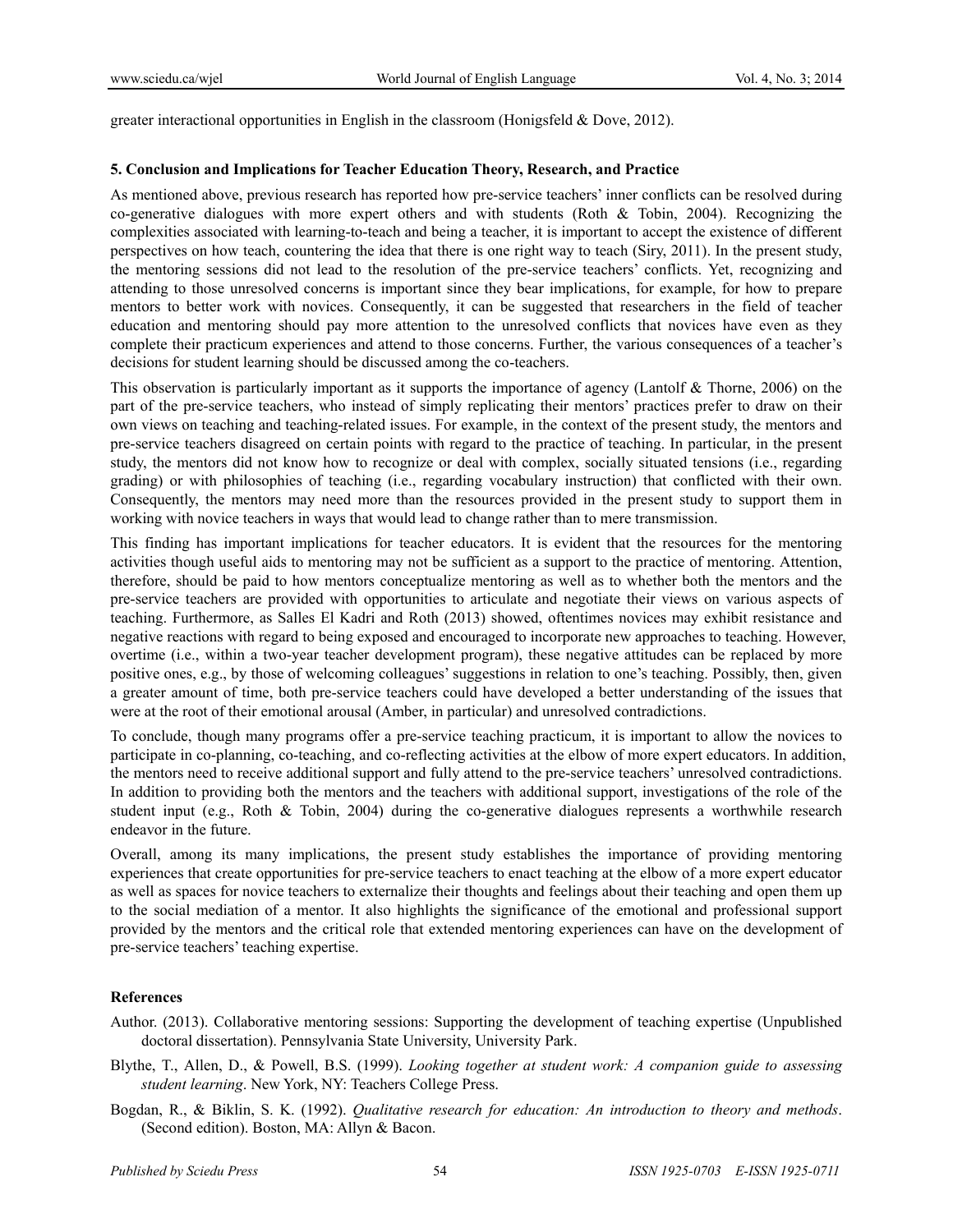- Bradbury, L.U. (2010). Educative mentoring: Promoting reform-based science teaching through mentoring relationships. *Science Education, 94*(6), 1049-1071. http://dx.doi.org/10.1002/sce.20393
- Bryant, A., & Charmaz, K. (Eds.) (2006). *The SAGE handbook of grounded theory*. London, UK: SAGE Publications Ltd.
- Bullough, R. V., Young, J., Birrell, J. R., Clark, D. C., Egan M. W., Erickson, L., Frankovich, M., Brunetti, J., & Welling, M. (2003). Teaching with a peer: A comparison of two models of student teaching. *Teaching and Teacher Education, 19*, 57-73. http://dx.doi.org/10.1016/S0742-051X(02)00094-X
- Charmaz, K. (1990). Discovering chronic illness: Using grounded theory. *Social Science and Medicine, 30*(11), 1161-1172. http://dx.doi.org/10.1016/0277-9536(90)90256-R
- Clarke, A. (2006). The nature and substance of cooperating teacher reflection. *Teaching and Teacher Education: An International Journal of Research and Studies, 22*(7), 910-921. http://dx.doi.org/10.1016/j.tate.2006.04.039
- Easton, L. (2008). *Powerful designs for professional learning*. Oxford, OH: National Staff Development Council.
- Feiman-Nemser, S. (1996). Teacher mentoring: A critical review. ERIC Digest, ED397060.
- Feiman-Nemser, S. (1998). Teachers as teacher educators. *European Journal of Teacher Education, 21*(1), 63-74. http://dx.doi.org/10.1080/0261976980210107
- Freeman, D. (1990). Intervening in practice teaching. In J.C. Richards & D. Nunan (Eds.), *Second Language Teacher Education*, (pp. 103-117). Cambridge: Cambridge University Press.
- Glaser, B. G., & Strauss, A. L. (1967). *The discovery of grounded theory: Strategies for qualitative research*. New York, NY: Aldine Publishing Company.
- Golombek, P. R., & Johnson, K. E. (2004). Narrative inquiry as a mediational space: Examining emotional and cognitive dissonance in second language teachers' development. *Teachers and Teaching: Theory and Practice, 10*(3), 307-327. http://dx.doi.org/10.1080/1354060042000204388
- Guyton, E., & McIntyre, D. J. (1990). Student teaching and school experiences. In W. R. Houston, M. Haberman, & J. Sikula (Eds.), *Handbook of Research on Teacher Education*, (pp. 514-534). New York: Macmillan.Jonson, K. F. (2008). Being an effective mentor. Thousand Oaks, CA: Corwin Press.
- Harvey, J. (2011). *A sociocultural-theory-based study of the impact of mediation during post-observation conferences on language teacher learning*. (Unpublished doctoral dissertation). University of South Florida, Tampa.
- Honigsfeld, A., & Dove, M. (2012). *Co-teaching and other collaborative practices in the EFL/ESL classrooms*. Charlotte, NC: IAP.
- Johnson, K. E. (2009). *Second language teacher education: A sociocultural perspective.* New York, NY: Routledge.
- Jonson, K. F. (2008). *Being an effective mentor*. Thousand Oaks, California: Corwin Press.
- Kagan, D. M. (1992). Professional growth among pre-service and beginning teachers. *Review of Educational Research, 62*(2), 129-169. http://dx.doi.org/10.3102/00346543062002129
- Korthagen, F. A. J (2001). *Linking practice and theory: The pedagogy of realistic teacher education.* Mahwah, New Jersey: Lawrence Erlbaum Associates.
- Little, J. W. (1990). The mentor phenomenon and the social organization of teaching. In C. B. Courtney (Ed.), *Review of Research in Education, 16*, 297-235.
- Lantolf, J., & Thorne, S. (2006). *Sociocultural theory and the genesis of second language development*. Oxford: Oxford University Press.
- Lincoln, Y. S., & Guba, E. G. (1985). *Naturalistic inquiry*. Beverly Hills, CA: Sage.
- Malderez, A., & Bodóczky, C. (1999). *Mentor courses: A resource book for trainer-trainers*. Cambridge: Cambridge University Press.
- Maxwell, A. J. (2004). *Qualitative research design: An interactive approach* (2<sup>nd</sup> Edition). Thousand Oaks, CA; Sage.
- Nolan, J., & Hoover, E. (2007). *Teacher supervision and evaluation: Theory into practice*. Hoboken, NJ: John Wiley & Sons.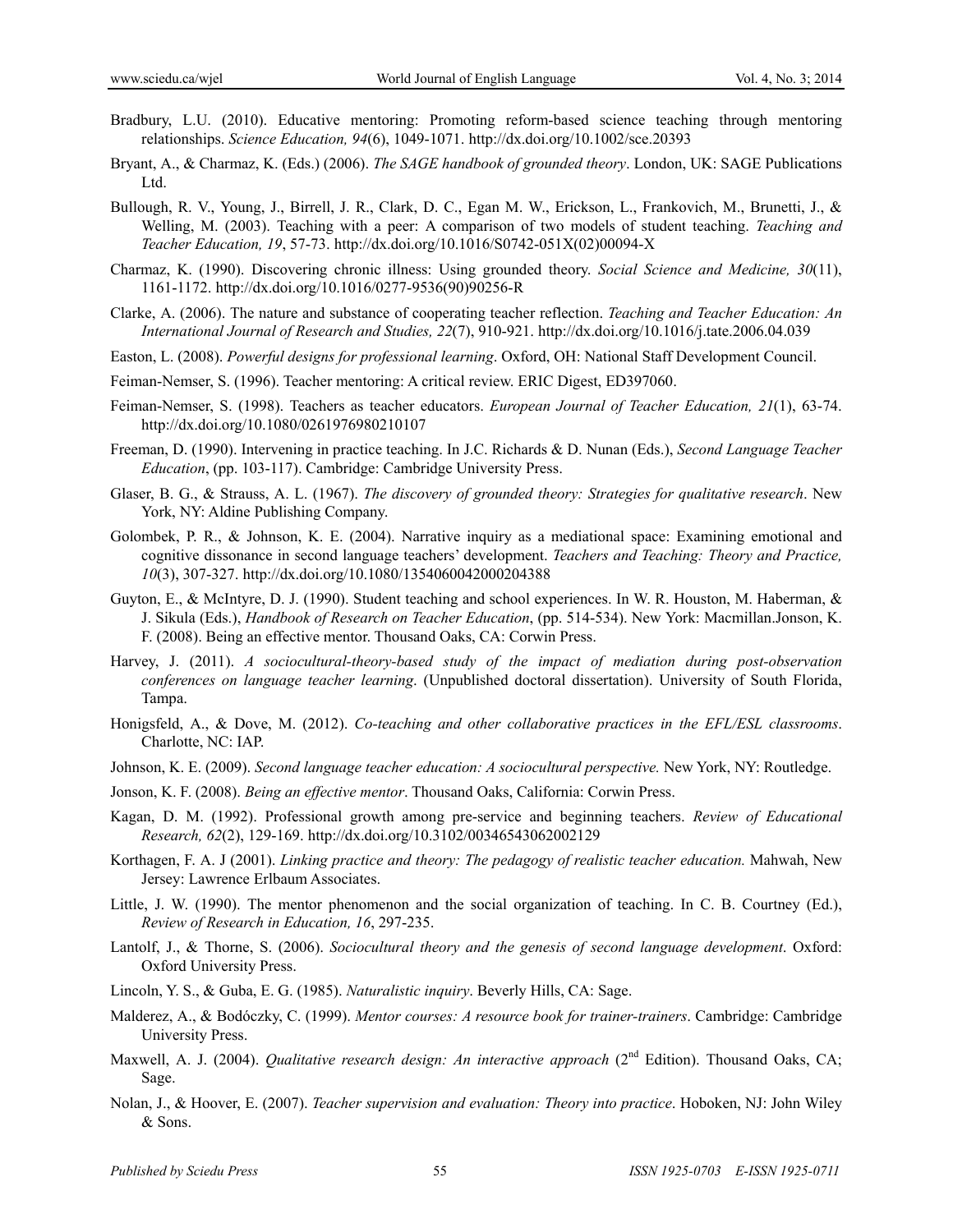- Orland-Barak, L. (2010). *Learning to mentor-as-praxis: Foundations for a curriculum in teacher education* (Professional learning and development in schools and higher education). New York, NY: Springer. http://dx.doi.org/10.1007/978-1-4419-0582-6
- Ritchie, S. M., Tobin, K., Sandhu, M., Sandhu, S., Henderson, S., & Roth, W.-M. . (2013). Emotional Arousal of Beginning Physics Teachers During Extended Experimental Investigations. *Journal of Research in Science Teaching, 50*(2), 137-161. http://dx.doi.org/10.1002/tea.21060
- Roth, W. M. (2002). *Being and becoming in the classroom*. Westport, CT: Ablex.
- Roth, W., & Tobin, K. (2002). *At the elbow of another: Learning to teach by co-teaching.* New York, NY: Peter Lang.
- Roth, W., & Tobin, K. (2004). Co-teaching: From praxis to theory. *Teachers and Teaching: Theory and Practice, 10*(2), 161-179. http://dx.doi.org/10.1080/0954025032000188017
- Salles El Kadri, M., & Roth, W.-M. (2013). "I Am a Pibidiana": Societal Relations As The Locus Of Sustained Development In A Teacher Education Program In Brazil. *Australian Journal of Teacher Education, 38*(5), 89-114. http://dx.doi.org/10.14221/ajte.2013v38n5.7
- Siry, C.A. (2011). Emphasizing collaborative practices in learning-to-teach: co-teaching and co-generative dialogues in a field-based methods course. *Teaching education, 22*(1), 91-101. http://dx.doi.org/10.1080/10476210.2010.520699
- Siry, C., & Lang, D. (2010). Creating participatory discourse for teaching and research in early childhood science. *Journal of Science Teacher Education, 21*(2), 149-160. http://dx.doi.org/10.1007/s10972-009-9162-7
- Tobin, K. (2006). Learning to teach through co-teaching and co-generative dialogue. *Teaching Education, 17*(2), 133–142. http://dx.doi.org/10.1080/10476210600680358
- Tobin, K., & Roth, W. (2005). Implementing co-teaching and co-generative dialoguing in urban science education. *School Science and Mathematics, 105*(6), 313–313. http://dx.doi.org/10.1111/j.1949-8594.2005.tb18132.x
- Vygotsky, L. S. (1978). *Mind in society.* Cambridge, MA: Harvard University Press.
- Wang J., & Odell, S. J. (2002). Mentored learning to teach and standards-based teaching reform: A critical review. *Review of Educational Research, 72*(3), 481–546. http://dx.doi.org/10.3102/00346543072003481
- Wang, J., & Odell, S. J. (2007). An alternative conception of mentor–novice relationships: Learning to teach in reform-minded ways as a context. *Teaching and Teacher Education: An International Journal of Research and Studies, 23*(4), 473–489. http://dx.doi.org/10.1016/j.tate.2006.12.010

#### **Appendix 1**

A Sample Protocol

Looking Together at Student Work (based on Blythe, Allen, & Powell, 1999)

The following questions, as well as assignments/prompts and samples of student work serve as mediating artifacts for the discussion. Please select from the following questions below, add to them, or make up your own.

Quality of Student Work

- 1. Is the work good enough? What is good enough?
- 2. In what way does the work meet or fail to meet a particular set of standards?

Teaching Practice

- 1. What do the students' responses indicate about the effectiveness of the prompt or assignment?
- 2. How might the assignment be improved?
- 3. What kinds of instruction support high-quality student performances?

Student Comprehension

- 1. What does this work tell you about how well the student understands the topic of the assignment?
- 2. What initial understanding do we see emerge in this work?

Student Growth